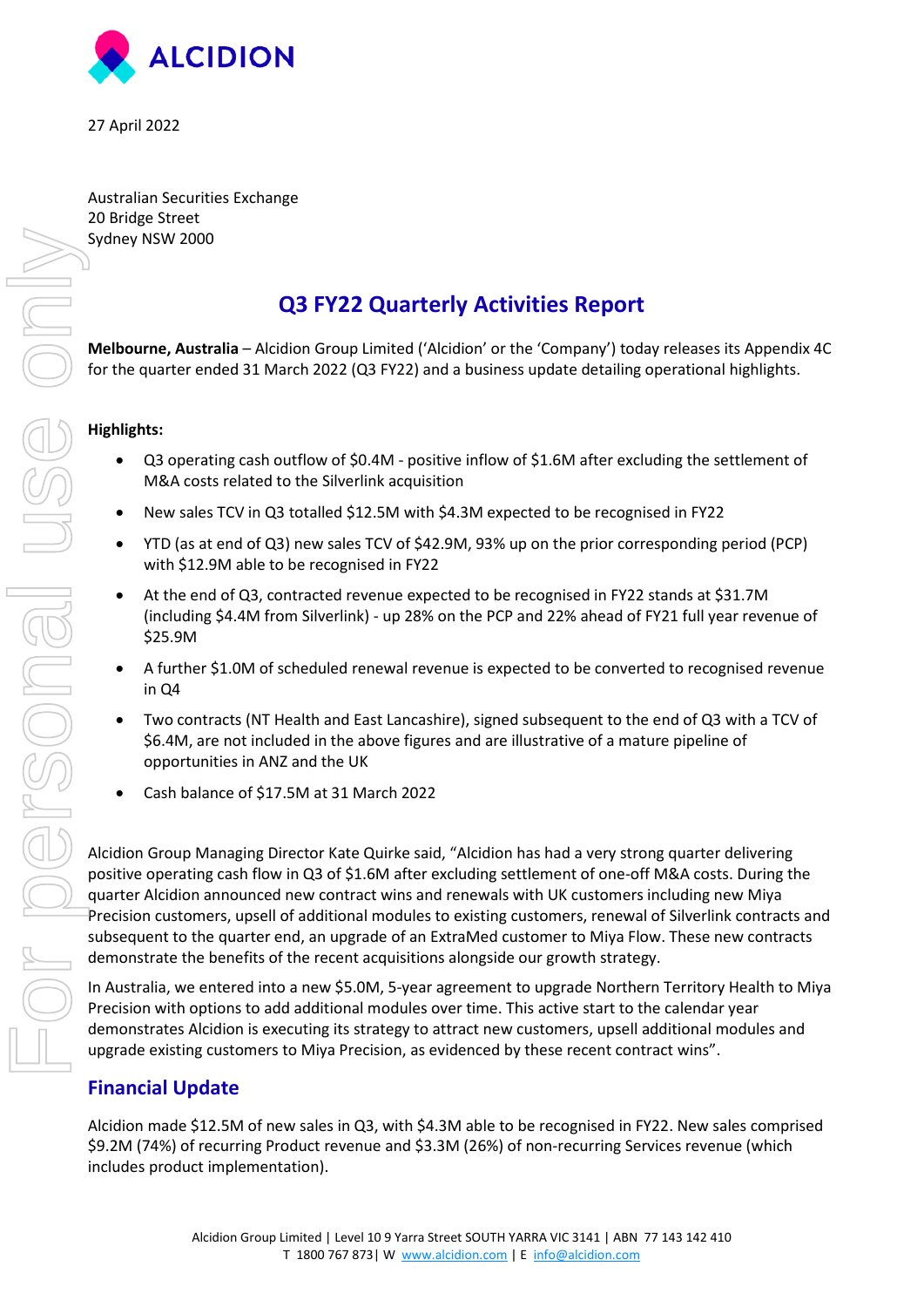

FY22 YTD (as at end of Q3) new sales is \$42.9M, 93% up on cumulative new sales at the same time last year. 62% of new sales relate to recurring Product revenue and 38% to non-recurring Services revenue.

Illustrating the breadth and maturity of the sales pipeline in ANZ and the UK, Alcidion signed two new contracts subsequent to the end of Q3 with a TCV of \$6.4M. These sales are not reflected in the Q3 figures disclosed above.



At the end of Q3, contracted revenue able to be recognised in FY22 is \$31.7M, up 28% on the PCP (including \$4.4M contribution from Silverlink), and 22% ahead of FY21 sales of \$25.9M.

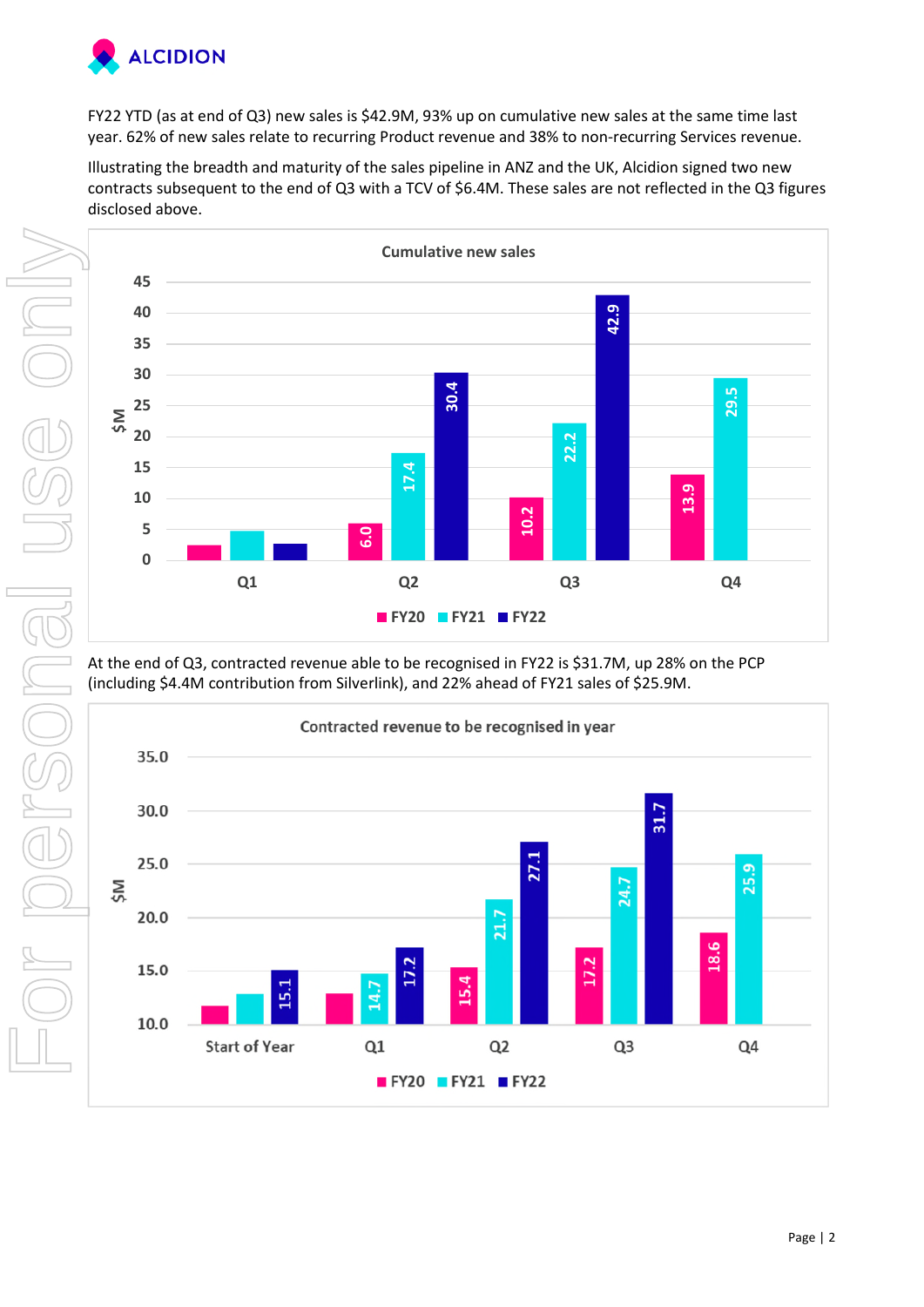

The contracted revenue split between products, product implementation and services as at end of Q3 is as follows:

| <b>A\$M</b>   | <b>Products</b>          | <b>Product Imp</b>       | <b>Services</b>          | <b>Total</b> |
|---------------|--------------------------|--------------------------|--------------------------|--------------|
| Recurring     | 21.7                     | $\overline{\phantom{a}}$ | $\overline{\phantom{0}}$ | 21.7         |
| Non-recurring | $\overline{\phantom{a}}$ | 6.0                      | 4.0                      | 10.0         |
| <b>Total</b>  | 21.7                     | 6.0                      | 4.0                      | 31.7         |

A further \$1.0M of scheduled renewal revenue is expected to be converted to contracted revenue over the remaining course of FY22.

Q3 operating cash outflow was \$0.4M, however, when excluding the settlement of H1 M&A costs related to the Silverlink acquisition, Alcidion generated +\$1.6M of operating cash flow.

YTD operating cash flow at the end of Q3 was negative \$2.3M, however, Alcidion is YTD operating cash flow breakeven when excluding the settlement of M&A costs related to the Silverlink acquisition incurred in H1.

Cash receipts from customers in Q3 were \$11.1M, which was the highest quarter of receipts this financial year. Total YTD cash receipts of \$27.5M is 23% ahead of cumulative cash receipts at the same time in the prior year of \$22.3M.



The Company's cash balance was \$17.5M as at 31 March 2022, noting that subsequent to the end of the quarter, A\$2.6m was paid to the Silverlink vendors in relation to the first of two earn out conditions being met.

As noted in item 6 of the Company's 4C, payments made to related parties and their associates totalled \$280k for the quarter. The payments relate to Directors' remuneration.

## **Business Update**

During Q3, Alcidion signed several significant contracts including:

 A 5-year, \$1.9M TCV contract with NHS Tayside (Scotland) to implement the Miya Observations and Assessments modules of Miya Precision. The contract expands Alcidion's UK market presence to 39 sites (27%), with at least one Alcidion product. NHS Tayside is the third health board in Scotland to implement Miya Observations and Assessments, following the successful delivery of Miya Observations at NHS Lanarkshire and NHS Fife continuing to validate the benefits of our products.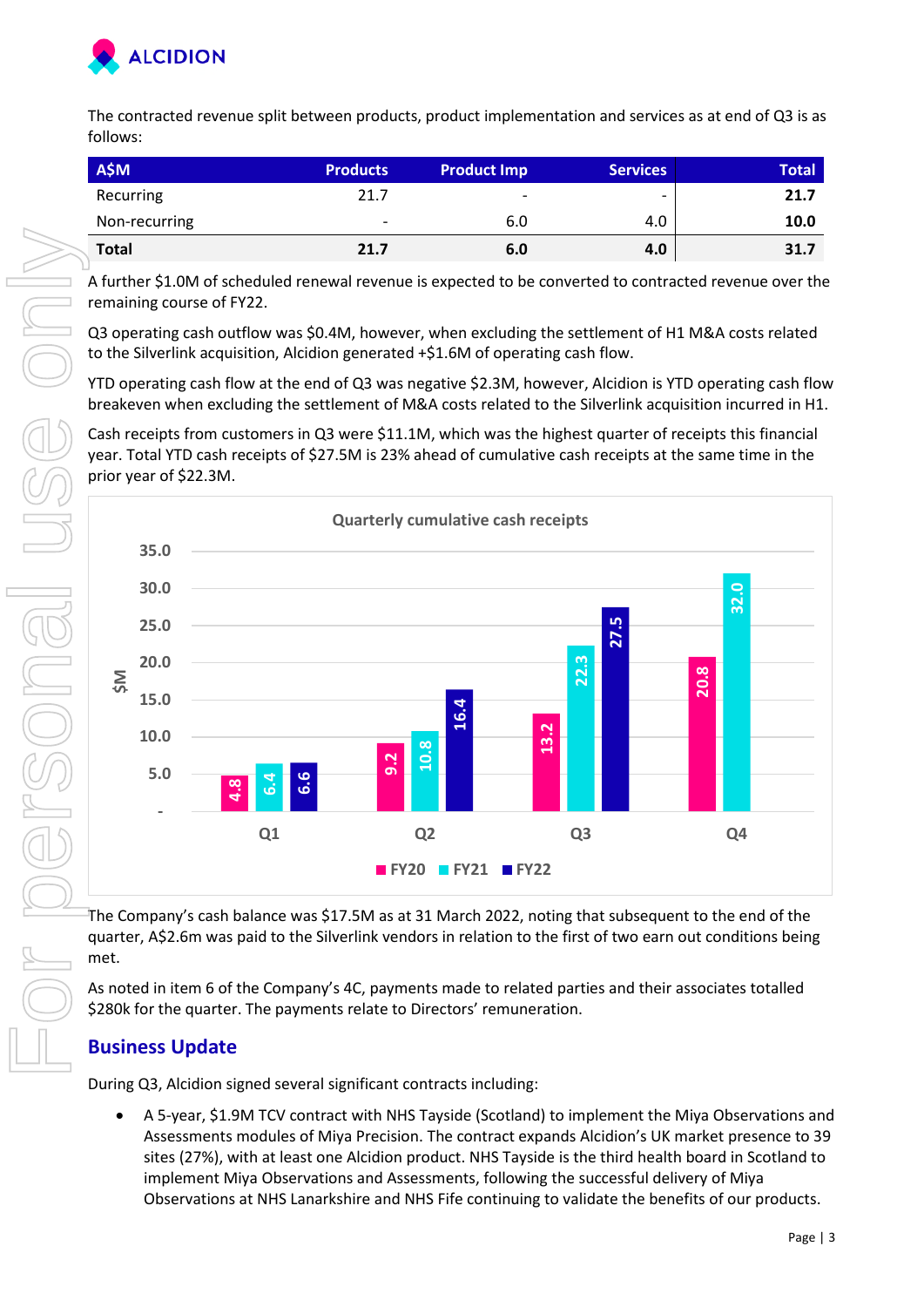

- 
- A 5-year contract, with a TCV of \$1.35M with Herefordshire and Worcestershire Health and Care NHS Trust to implement the Miya Flow module of Miya Precision. This is the first community trust, and one of NHS England's mental health global digital exemplars, to procure Alcidion's flow technology following the impact seen in acute hospitals through improved visibility for staff enabling timely care for patients.
- A 5-year expanded contract with Dartford and Gravesham NHS Trust (TCV of \$3.0M) to procure Miya Emergency, a new Miya Precision module, together with resale of new partner Provation's anaesthetics module. Provation is highly complementary to Alcidion's partner network, with their Provation® iPro anaesthesia information management system. The agreement expands Alcidion's relationship with Dartford and Gravesham; the first trust to implement Miya Precision in the UK in March 2019 and now the first to implement Miya Emergency; and
- Renewals with two existing Silverlink customers, Moorfields Eye Hospital and Liverpool Heart and Chest Hospital for use of the Silverlink Patient Care System (PCS). They have a combined TCV of \$2.8M over 3 years and provide further validation of Silverlink's long-standing customer relationships delivering stable recurring revenue.

Following the end of the quarter, Alcidion also signed and announced:

- 5-year contract with a TCV of \$1.43M, with East Lancashire Hospitals NHS Trust to implement the Miya Flow module, an upgrade to the existing ExtraMed Inpatient Flow Manager (IPFM) which has been used at East Lancashire for almost a decade. This represents the first customer upgrade from ExtraMed's IPFM to Miya Flow following Alcidion's purchase of ExtraMed in April 2021. Miya Flow will overlay Cerner's Millennium EPR to support clinical staff and streamline the patient journey, highlighting Alcidion's interoperability with other technology providers; and
- a new 5-year contract with NT Health with a TCV of \$5.0M to upgrade to Miya Precision and deploy the Miya Flow, Access and Command modules across the 5 main hospitals in the Northern Territory. The upgraded solution will support NT Health's patient flow and bed management between major hospitals and satellites. This will be facilitated by deployment of flexible electronic journey boards, integrated bed management, hospital operations command centre capability and dedicated emergency department functionality using the Fast Healthcare Interoperability (FHIR) event-based Miya Precision Platform. **Registered participants with Distribution** and Conservation and Conservation and Conservation and Containing the Zoom access link and the Containing the Zoom access link and phone dial-in details. The Containing Simulatio

## **Staff appointments**

During the quarter, Alcidion announced three key staff appointments, two based in the UK and one in ANZ, with all three positions focused on accelerating market growth.

In March 2022, the Company announced the appointment of Florian Stroehle as Director of Strategy and Business Development. Florian will be based in Alcidion's Auckland Office and will lead new business development across Australia and New Zealand and new markets.

Alcidion also welcomed Steve Leggett as UK Head of Strategic Markets who will be focussed on the opportunity for EPR deployments in the UK along with appointment of Dr Paul Deffley as UK Chief Medical Officer who will help oversee and support the growth of the UK business.

## **Investor Webcast**

Alcidion Group Managing Director Kate Quirke will host an audio webcast with investors via Zoom this morning at 11:00am Australian Eastern Standard Time (AEST).

To register for the webcast, please follow this link:

https://us06web.zoom.us/webinar/register/WN\_Yy2Ysd9CSt2nQlPCOhAZRQ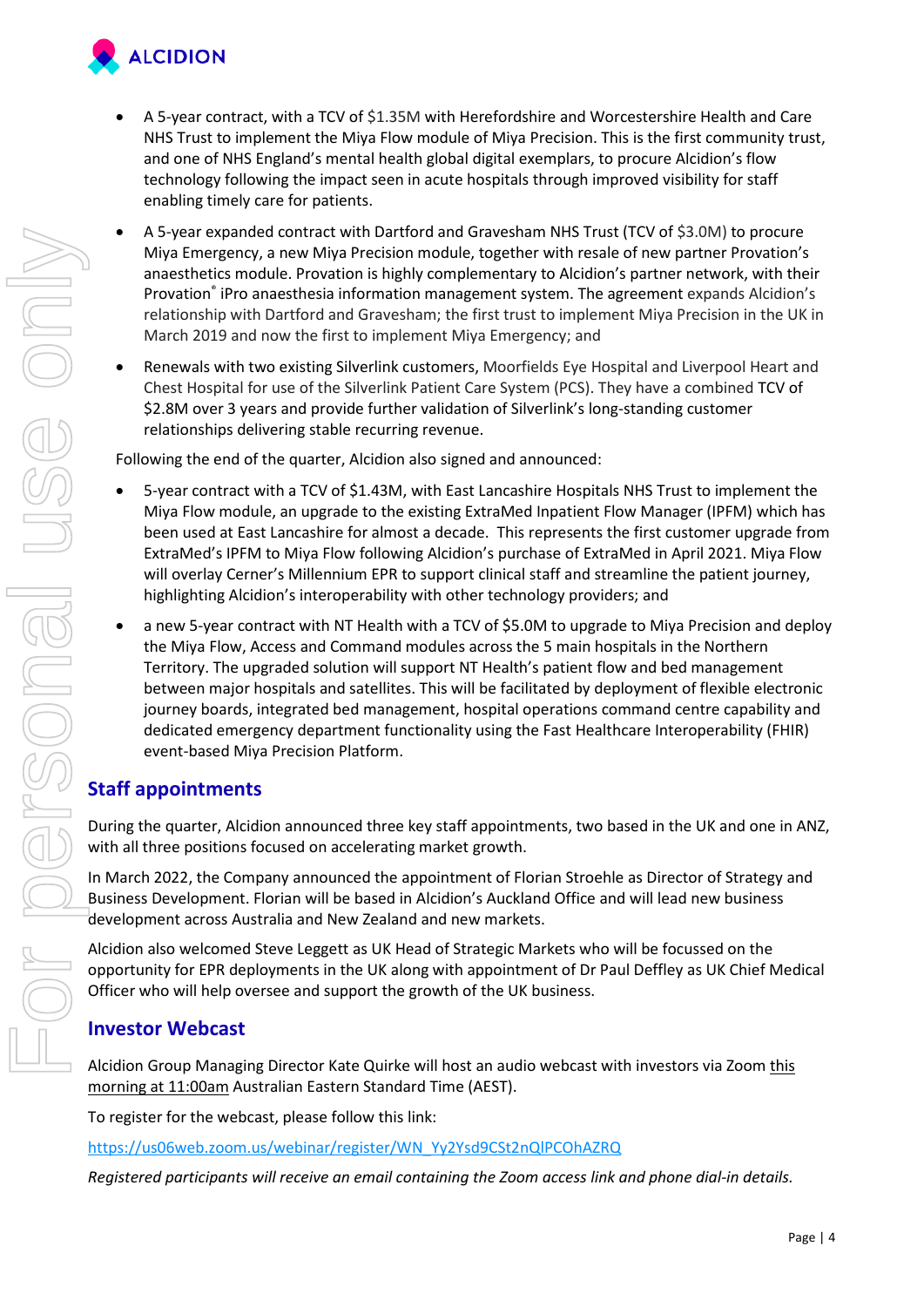

#### **ENDS**

Authorised for ASX release by the Board of Directors of Alcidion Group Limited

For further information, please contact: **KERSTIN WAHLQVIST** Investor Relations Manager Ph: +61 3 8060 6177 **investor@alcidion.com** 

### **About Alcidion**

Alcidion Group Limited (Alcidion) has a simple purpose, that is, to transform healthcare with proactive, smart, intuitive technology solutions that improve the efficiency and quality of patient care in healthcare organisations, worldwide.

Alcidion offers a complementary set of software products and technical services that create a unique offering in the global healthcare market. Based on the flagship product, Miya Precision, the solutions aggregate meaningful information to centralised dashboards, support interoperability, facilitate communication and task management in clinical and operational settings and deliver Clinical Decision Support at the point of care; all in support of Alcidion's mission to improve patient outcomes.

Since listing on the ASX in 2011, Alcidion has acquired multiple healthcare IT companies and expanded its foothold in the UK, Australia, and New Zealand to now service over 300 hospitals and 60 healthcare organisations, with further geographical expansion planned.

With over 20 years of healthcare experience, Alcidion brings together the very best in technology and market knowledge to deliver solutions that make healthcare better for everyone.

© Alcidion Group Limited 2022. Alcidion, Miya Precision, Patientrack and Smartpage are registered trademarks. All other brands and product names and trademarks are the registered property of their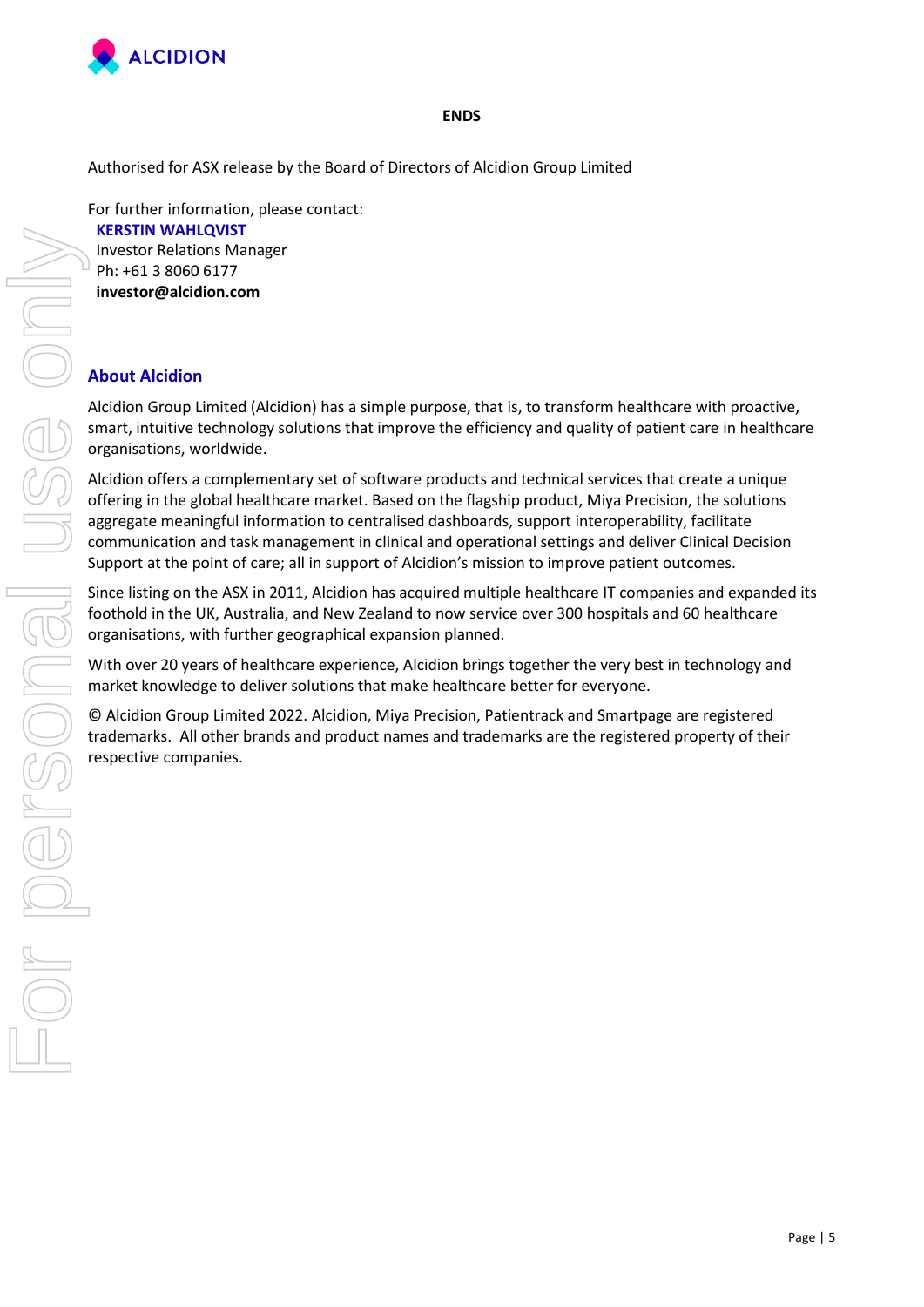# **Appendix 4C**

# **Quarterly cash flow report for entities subject to Listing Rule 4.7B**

| Name of entity         |                                   |
|------------------------|-----------------------------------|
| ALCIDION GROUP LIMITED |                                   |
| <b>ABN</b>             | Quarter ended ("current quarter") |
| 77 143 142 410         | 31 Mar 2022                       |

|     | <b>Consolidated statement of cash flows</b>         | <b>Current quarter</b><br>\$A'000 | Year to date (9)<br>months)<br>\$A'000 |
|-----|-----------------------------------------------------|-----------------------------------|----------------------------------------|
| 1.  | <b>Cash flows from operating activities</b>         |                                   |                                        |
| 1.1 | Receipts from customers                             | 11,083                            | 27,489                                 |
| 1.2 | Payments for                                        |                                   |                                        |
|     | research and development<br>(a)                     |                                   |                                        |
|     | product manufacturing and operating<br>(b)<br>costs | (861)                             | (2,098)                                |
|     | advertising and marketing<br>(c)                    | (223)                             | (537)                                  |
|     | leased assets<br>(d)                                | (10)                              | (56)                                   |
|     | staff costs<br>(e)                                  | (6, 119)                          | (17, 933)                              |
|     | (f)<br>administration and corporate costs           | (3,511)                           | (6,646)                                |
| 1.3 | Dividends received (see note 3)                     |                                   |                                        |
| 1.4 | Interest received                                   | 6                                 | 19                                     |
| 1.5 | Interest and other costs of finance paid            | (21)                              | (48)                                   |
| 1.6 | Income taxes paid                                   |                                   |                                        |
| 1.7 | Government grants and tax incentives                |                                   |                                        |
| 1.8 | Other - GST received/(paid)                         | (793)                             | (2,504)                                |
| 1.9 | Net cash from / (used in) operating<br>activities   | (449)                             | (2, 314)                               |

| entities                      |                                                                                                        |        |
|-------------------------------|--------------------------------------------------------------------------------------------------------|--------|
| businesses                    |                                                                                                        | 156.46 |
| property, plant and equipment | (86)                                                                                                   | 246    |
| investments                   |                                                                                                        |        |
| intellectual property         |                                                                                                        |        |
| other non-current assets      |                                                                                                        |        |
|                               | Cash flows from investing activities<br>Payments to acquire or for:<br>(a)<br>(b)<br>(c)<br>(d)<br>(e) |        |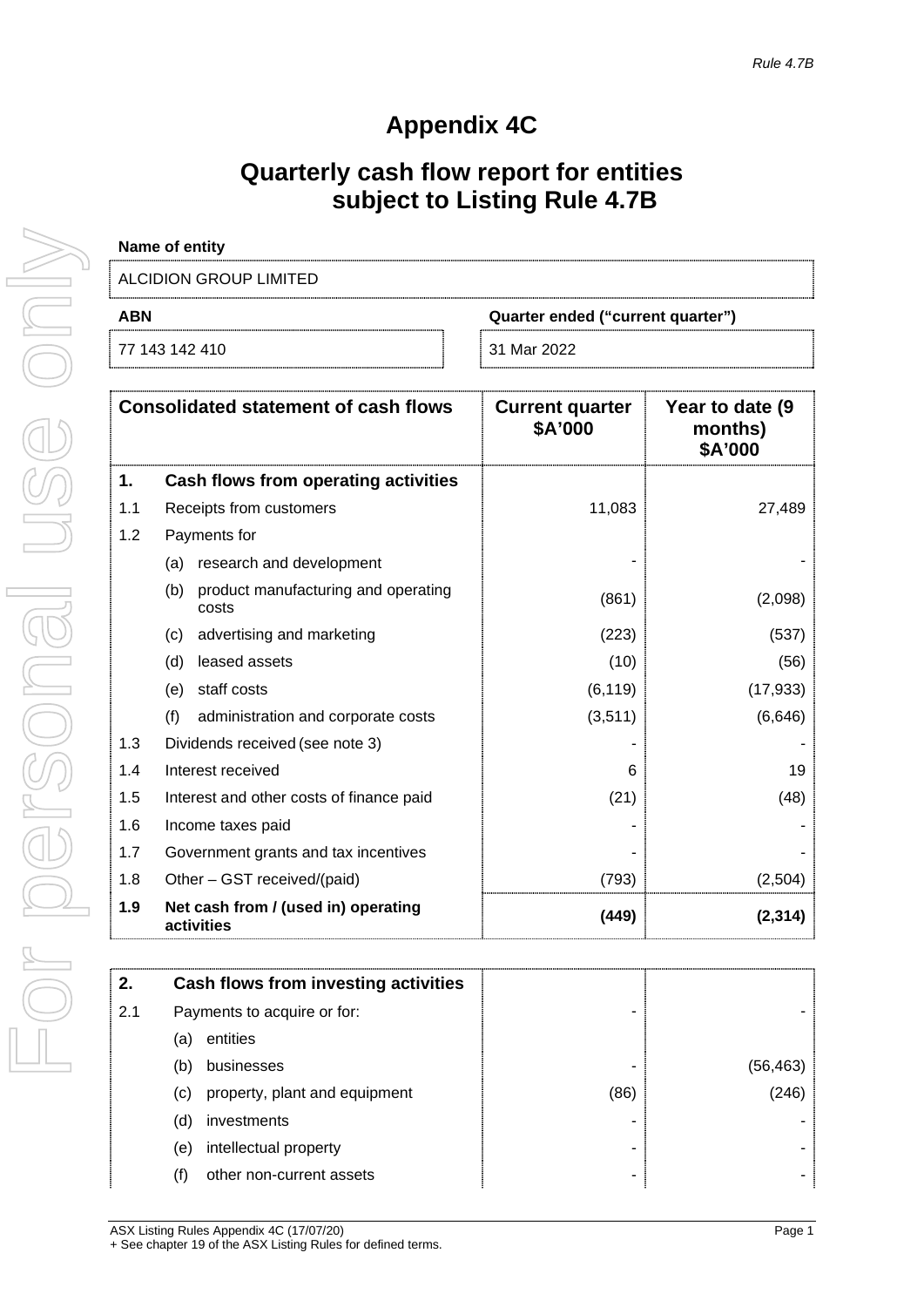|     | <b>Consolidated statement of cash flows</b>       | <b>Current quarter</b><br>\$A'000 | Year to date (9)<br>months)<br>\$A'000 |
|-----|---------------------------------------------------|-----------------------------------|----------------------------------------|
| 2.2 | Proceeds from disposal of:                        |                                   |                                        |
|     | entities<br>(a)                                   |                                   |                                        |
|     | (b)<br>businesses                                 |                                   |                                        |
|     | (c)<br>property, plant and equipment              |                                   |                                        |
|     | (d)<br>investments                                |                                   |                                        |
|     | intellectual property<br>(e)                      |                                   |                                        |
|     | (f)<br>other non-current assets                   |                                   |                                        |
| 2.3 | Cash flows from loans to other entities           |                                   |                                        |
| 2.4 | Dividends received (see note 3)                   |                                   |                                        |
| 2.5 | Other (provide details if material)               |                                   |                                        |
| 2.6 | Net cash from / (used in) investing<br>activities | (86)                              | (56,709)                               |

| 3.   | Cash flows from financing activities                                                          |       |         |
|------|-----------------------------------------------------------------------------------------------|-------|---------|
| 3.1  | Proceeds from issues of equity securities<br>(excluding convertible debt securities)          |       | 55,000  |
| 3.2  | Proceeds from issue of convertible debt<br>securities                                         |       |         |
| 3.3  | Proceeds from exercise of options                                                             |       |         |
| 3.4  | Transaction costs related to issues of<br>equity securities or convertible debt<br>securities |       |         |
| 3.5  | Proceeds from borrowings                                                                      |       |         |
| 3.6  | Repayment of borrowings                                                                       |       |         |
| 3.7  | Transaction costs related to loans and<br>borrowings                                          | (727) | (2,950) |
| 3.8  | Dividends paid                                                                                |       |         |
| 3.9  | Other (Payment for principal portion of<br>lease liabilities)                                 |       | (419)   |
| 3.10 | Net cash from / (used in) financing<br>activities                                             | 1727  | 51,631  |

| -4. | Net increase / (decrease) in cash and<br>cash equivalents for the period |        |          |
|-----|--------------------------------------------------------------------------|--------|----------|
| 4.1 | Cash and cash equivalents at beginning of<br>period                      | 18.938 | 25.027   |
| 4.2 | Net cash from / (used in) operating<br>activities (item 1.9 above)       | (449)  | (2,314)  |
| 4.3 | Net cash from / (used in) investing activities<br>(item 2.6 above)       | (86)   | (56.709) |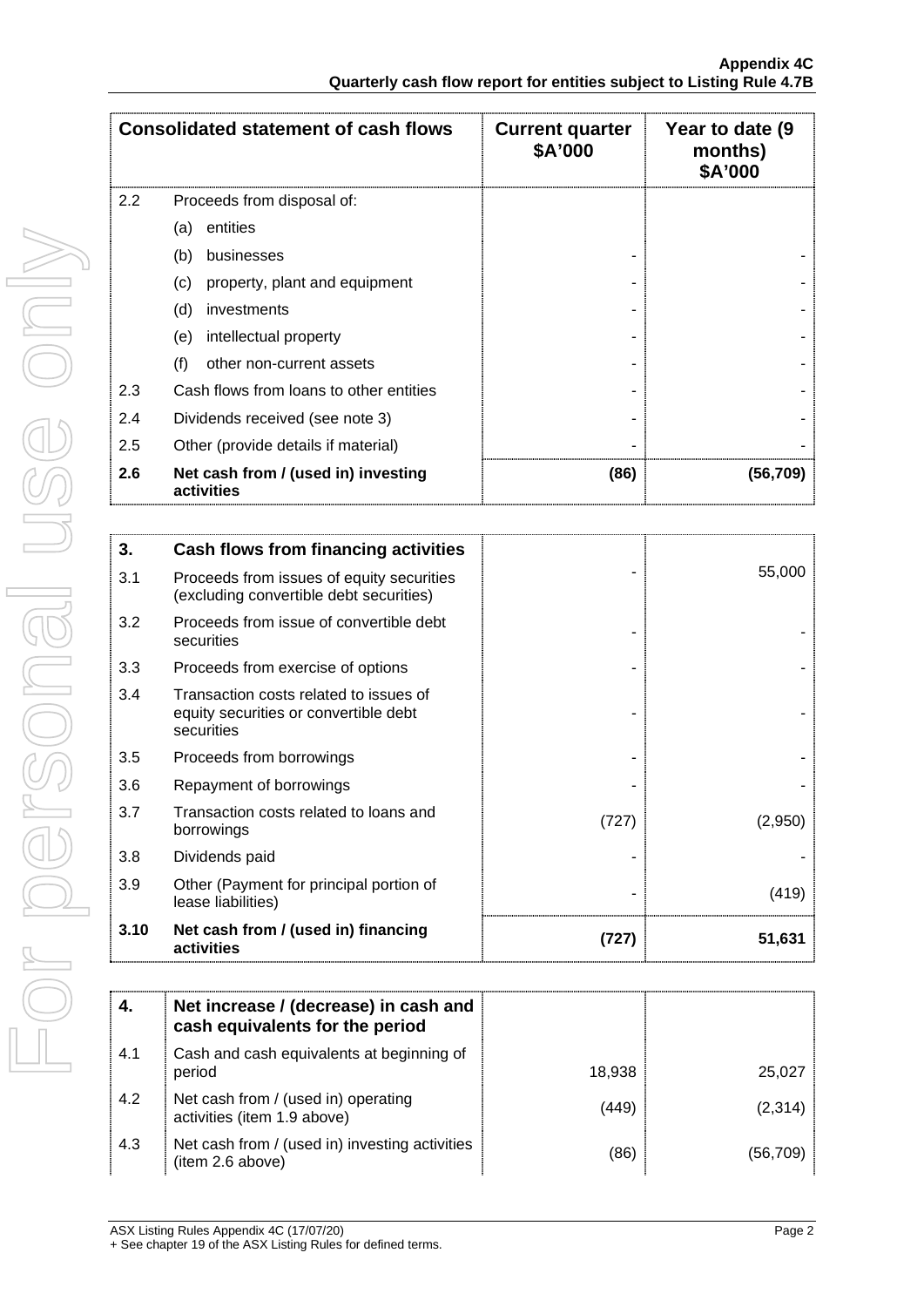|     | <b>Consolidated statement of cash flows</b>                         | <b>Current quarter</b><br>\$A'000 | Year to date (9<br>months)<br>\$A'000 |
|-----|---------------------------------------------------------------------|-----------------------------------|---------------------------------------|
| 4.4 | Net cash from / (used in) financing activities<br>(item 3.10 above) | (727)                             | 51,631                                |
| 4.5 | Effect of movement in exchange rates on<br>cash held                | (204)                             | (163)                                 |
| 4.6 | Cash and cash equivalents at end of<br>period                       | 17,472                            | 17.472                                |

| 5.  | Reconciliation of cash and cash<br>equivalents<br>at the end of the quarter (as shown in the<br>consolidated statement of cash flows) to the<br>related items in the accounts | <b>Current quarter</b><br>\$A'000 | <b>Previous quarter</b><br>\$A'000 |
|-----|-------------------------------------------------------------------------------------------------------------------------------------------------------------------------------|-----------------------------------|------------------------------------|
| 5.1 | <b>Bank balances</b>                                                                                                                                                          | 17.161                            | 18.634                             |
| 5.2 | Call deposits                                                                                                                                                                 |                                   |                                    |
| 5.3 | <b>Bank overdrafts</b>                                                                                                                                                        |                                   |                                    |
| 5.4 | Other (provide details)                                                                                                                                                       | 311                               | 304                                |
| 5.5 | Cash and cash equivalents at end of<br>quarter (should equal item 4.6 above)                                                                                                  | 17,472                            | 18.938                             |

| 6.  | Payments to related parties of the entity and their<br>associates                                                                                           | <b>Current quarter</b><br><b>\$A'000</b> |
|-----|-------------------------------------------------------------------------------------------------------------------------------------------------------------|------------------------------------------|
| 6.1 | Aggregate amount of payments to related parties and their<br>associates included in item 1                                                                  |                                          |
| 6.2 | Aggregate amount of payments to related parties and their<br>associates included in item 2                                                                  |                                          |
|     | Note: if any amounts are shown in items 6.1 or 6.2, your quarterly activity report must include a description of, and an<br>explanation for, such payments. |                                          |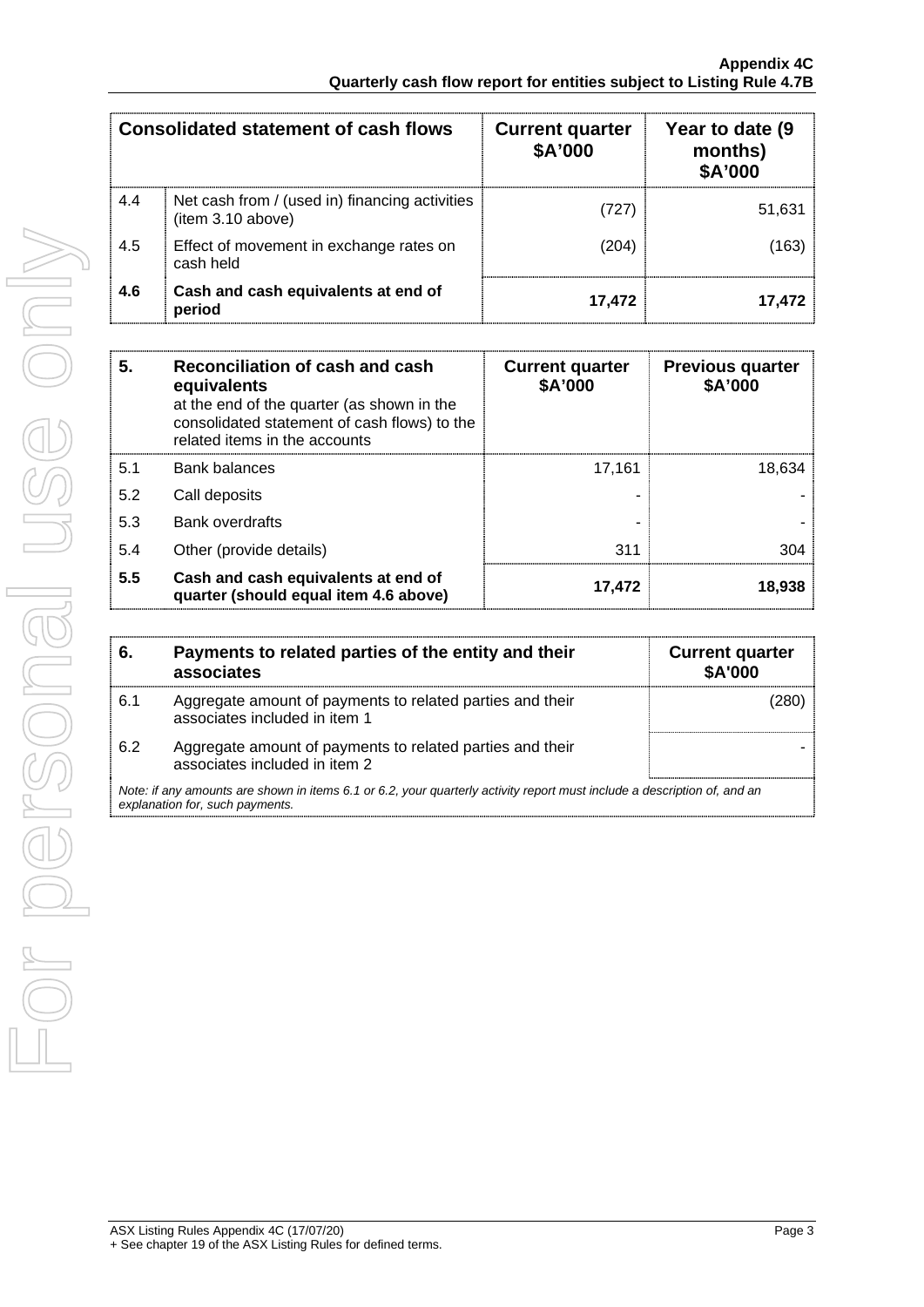| 7.  | <b>Financing facilities</b><br>Note: the term "facility' includes all forms of financing<br>arrangements available to the entity.<br>Add notes as necessary for an understanding of the<br>sources of finance available to the entity.                                                                                                               | <b>Total facility</b><br>amount at quarter<br>end<br>\$A'000 | Amount drawn at<br>quarter end<br>\$A'000 |
|-----|------------------------------------------------------------------------------------------------------------------------------------------------------------------------------------------------------------------------------------------------------------------------------------------------------------------------------------------------------|--------------------------------------------------------------|-------------------------------------------|
| 7.1 | Loan facilities                                                                                                                                                                                                                                                                                                                                      |                                                              |                                           |
| 7.2 | Credit standby arrangements                                                                                                                                                                                                                                                                                                                          |                                                              |                                           |
| 7.3 | Other (please specify)                                                                                                                                                                                                                                                                                                                               |                                                              |                                           |
| 7.4 | <b>Total financing facilities</b>                                                                                                                                                                                                                                                                                                                    |                                                              |                                           |
| 7.5 | Unused financing facilities available at quarter end                                                                                                                                                                                                                                                                                                 |                                                              |                                           |
| 7.6 | Include in the box below a description of each facility above, including the lender, interest<br>rate, maturity date and whether it is secured or unsecured. If any additional financing<br>facilities have been entered into or are proposed to be entered into after quarter end,<br>include a note providing details of those facilities as well. |                                                              |                                           |
|     |                                                                                                                                                                                                                                                                                                                                                      |                                                              |                                           |

| 8.  | Estimated cash available for future operating activities                                                                                                                                                       | \$A'000 |  |
|-----|----------------------------------------------------------------------------------------------------------------------------------------------------------------------------------------------------------------|---------|--|
| 8.1 | Net cash from / (used in) operating activities (item 1.9)                                                                                                                                                      | (449)   |  |
| 8.2 | Cash and cash equivalents at quarter end (item 4.6)                                                                                                                                                            | 17,472  |  |
| 8.3 | Unused finance facilities available at quarter end (item 7.5)                                                                                                                                                  |         |  |
| 8.4 | Total available funding (item $8.2 +$ item $8.3$ )                                                                                                                                                             | 17,472  |  |
| 8.5 | Estimated quarters of funding available (item 8.4 divided by<br>item 8.1)                                                                                                                                      |         |  |
|     | Note: if the entity has reported positive net operating cash flows in item 1.9, answer item 8.5 as "N/A". Otherwise, a<br>figure for the estimated quarters of funding available must be included in item 8.5. |         |  |
| 8.6 | If item 8.5 is less than 2 quarters, please provide answers to the following questions:                                                                                                                        |         |  |
|     | 8.6.1<br>Does the entity expect that it will continue to have the current level of net operating<br>cash flows for the time being and, if not, why not?                                                        |         |  |
|     | Answer: N/A                                                                                                                                                                                                    |         |  |
|     | Has the entity taken any steps, or does it propose to take any steps, to raise further<br>8.6.2<br>cash to fund its operations and, if so, what are those steps and how likely does it                         |         |  |

believe that they will be successful? Answer: N/A

> 8.6.3 Does the entity expect to be able to continue its operations and to meet its business objectives and, if so, on what basis?

Answer: N/A

*Note: where item 8.5 is less than 2 quarters, all of questions 8.6.1, 8.6.2 and 8.6.3 above must be answered.*